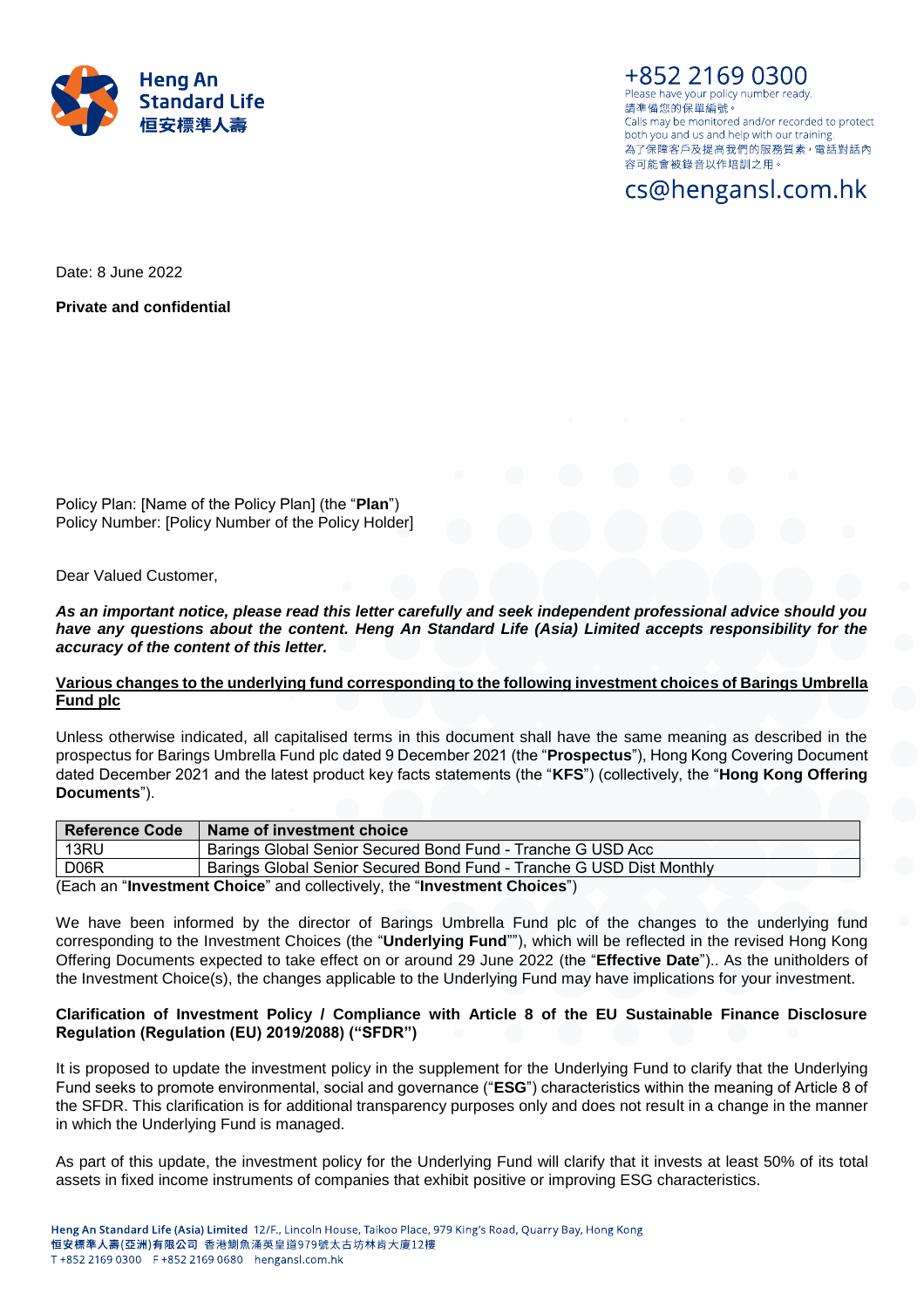The classification of the Underlying Fund as an Article 8 fund pursuant to the SFDR and the updates to its investment policy do not amount to a material change to the Underlying Fund. There will be no change or increase in the overall risk profile of the Underlying Fund following the changes. The changes do not have a material adverse impact on investors' rights or interests (including changes that may limit investors' ability in exercising their rights). In addition, the updates will not result in any change in the current level of fees and charges payable by the Underlying Fund.

## **Other miscellaneous updates.**

The Hong Kong Offering Documents will be updated to reflect other updates such as:

- Clarification that Barings Umbrella Fund plc may declare dividends with respect to Distribution Tranche Shares on or about the last day of each calendar year, calendar semi-annual period, calendar quarter or calendar month, the frequency of such distributions being as specified in the table of 'Available Share Tranches' in the relevant supplement;
- Updates to disclosures regarding EU criteria for environmentally sustainable economic activities; and
- Other miscellaneous, administrative and editorial updates, updates to selling restrictions warning, clarification, simplification, as well as enhancements of disclosures.

A copy of the revised Hong Kong Offering Documents will be available on or around the Effective Date from www.barings.com<sup>1</sup> .

# **Actions to take**

 $\overline{a}$ 

You do not have to take any action if you wish to remain invested in the Investments Choices regardless of the above change. Otherwise you may wish to consider switching the units of the Investments Choices or redirect future regular premiums/contributions (if applicable) to other investment choice(s) through the usual application procedure. No switching fee(s) will be incurred under the current fee structure of your policy.

Investment involves risks. For details regarding the Plan, the investment choices available under the Plan and the underlying funds corresponding to such investment choices (including, without limitation, the investment objectives and policies, risk factors and charges), please refer to the latest offering documents of the Plan (in particular the document named "Investment Choices Brochure") and the offering documents of the underlying funds, all of which are available from us upon request and free of charge. You may also visit our website a[t www.hengansl.com.hk](http://www.hengansl.com.hk/) for investment choices details.

Should you have any queries, please contact your Financial Adviser or our Customer Service Hotline on +852 2169 0300 or email us at [cs@hengansl.com.hk.](mailto:cs@hengansl.com.hk)

Yours faithfully, Customer Service Department Heng An Standard Life (Asia) Limited

<sup>1</sup> Please note that the website has not been authorised by the SFC and may contain information relating to underlying funds which are not authorised in Hong Kong and information which is not targeted to Hong Kong investors.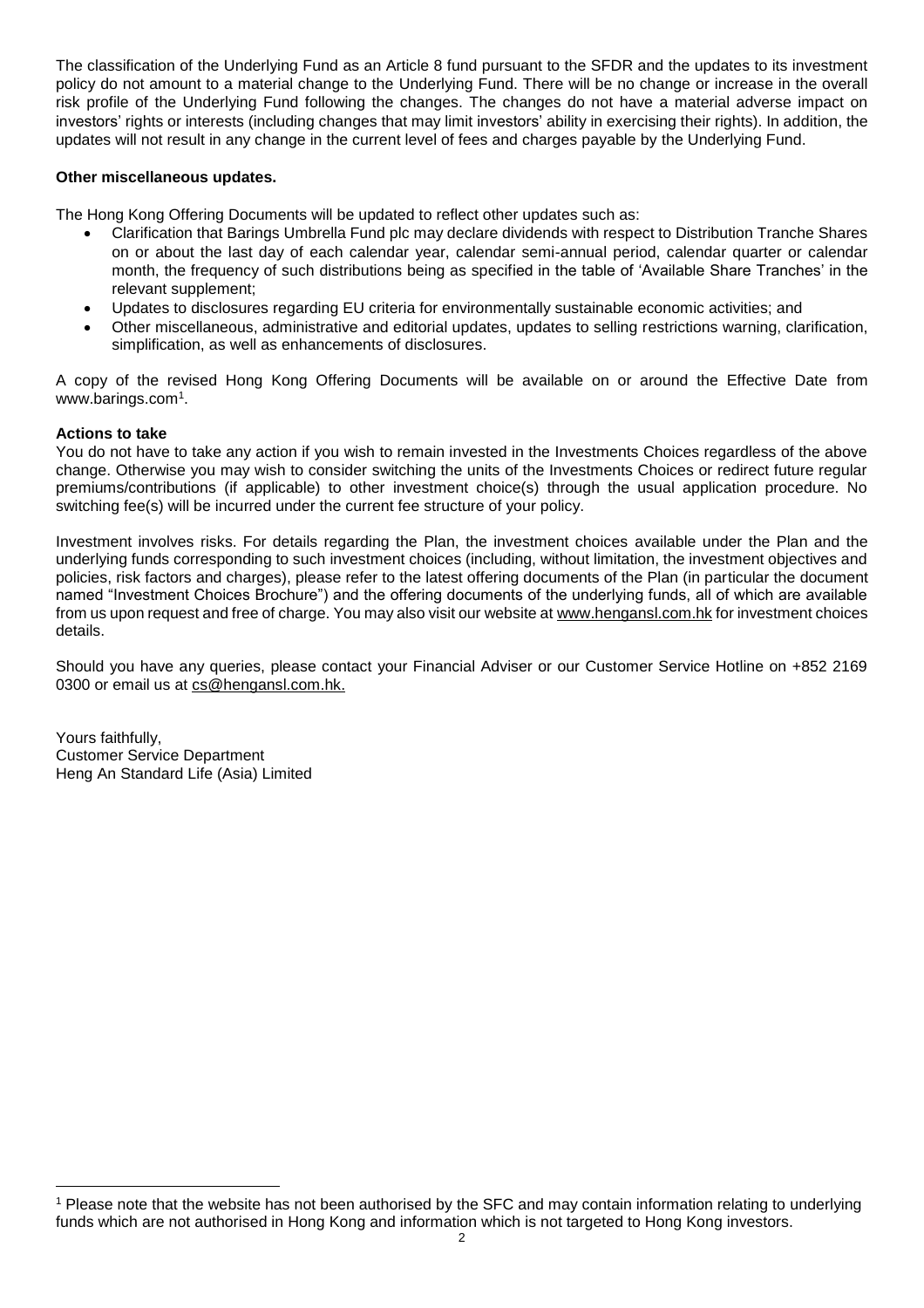### **私人及機密**

保單計劃 : [保單計劃名稱] (「**計劃**」) 保單編號 : [保單持有人的保單編號]

親愛的客戶

## **此乃重要通知,請細閱本信件內容,如對其內容有任何疑問應諮詢獨立專業人士之意見。恒安標準人壽***(***亞洲***)***有限公司 對本信件的內容的準確性負責。**

#### **有關連繫至霸菱傘子基金公眾有限公司投資選擇的相連基金的若干變更**

除非另有訂明,本文件所載詞彙應與日期為2021年12月9日的霸菱傘子基金公眾有限公司基金章程(「**基金章程**」)、 日期為2021年12月的香港說明文件及最新產品資料概覽(「**產品資料概覽**」)(統稱「**香港發售文件**」)所述者具有 相同涵義。

| 參考編號                           | 投資選擇名稱                        |
|--------------------------------|-------------------------------|
| 13RU                           | 霸菱環球高級抵押債券基金 - G類別美元累積        |
| D <sub>06</sub> R              | 霸菱環球高級抵押債券基金 - G類別美元分派<br>(每月 |
| (各稱為<br>該投資選擇<br>該等投資選擇<br>統稱為 |                               |

我們接獲Barings Umbrella Fund plc 的董事通知<sup>,</sup>有關連繫至該等投資選擇的相連基金(稱為「**該相連基金**」) 的若干更 新,有關更新將反映於經修訂的香港發售文件,預期將於2022年6月29日 (「生效日期」 ) 或前後生效。作為該等投資 選擇的單位持有人,以下有關該相連基金的變更對您的投資或會有所影響。

#### **投資政策/遵守歐盟可持續性金融披露規例(規例(EU) 2019/2088)(「SFDR」)第8條相關的澄清**

建議該相連基金補充文件內的投資政策進行更新,以澄清該相連基金尋求推動符合SFDR第8條所定義的環境、社會及管 治(「**ESG**」)特性。此澄清僅為提供額外透明度,並不會改變該相連基金的管理方式。

作為此更新的一部分,該相連基金的投資政策將作出澄清,以表明將彼等總資產至少50%投資於展現正面或持續改善的 環境、社會及管治特性的公司的固定收益工具。

該相連基金分類為SFDR項下的第8條基金及其投資政策的更新並不會對該相連基金構成重大變更。此將不會導致該相連 基金的整體風險概況在變更後有任何變動或增加,變更不會對股東的權利或利益構成任何重大不利影響 (包括可能限制 股東行使彼等權利的能力的變更)。此外,更新將不會導致該相連基金或股東的現有費用水平及收費有任何變更。

#### **其他雜項更新**

香港發售文件將作出更新,以反映以下其他更新,例如:

- 澄清霸菱傘子基金公眾有限公司可在各曆年、曆年半年期、曆季或曆月的最後一日或前後就分派類別股份宣派 股息,此類分派的頻密程度在相關補充文件中的「可供投資的股份類別」一表列明;
- 更新有關歐盟在環境上可持續的經濟活動的標準的披露;及
- 其他雜項、行政及編輯更新、更新銷售限制警示、澄清、簡化以及加強披露。

經修訂香港發售文件的副本將於生效日期或前後載於 www.barings.com<sup>1</sup>。

#### **應採取的行動**

 $\overline{a}$ 

若您欲在上述變動後繼續投資該等投資選擇,您毋須採取任何行動。否則,您可透過一般的申請程序,要求將在該等投 資選擇的單位或日後的定期保費/供款(如適用)轉至其他投資選擇。根據您保單內之現時收費基制,投資選擇的轉換將不 會被收取任何轉換費用。

投資涉及風險,有關保單計劃、於保單計劃內可供銷售的投資選擇及連繫至投資選擇的該等相連基金的詳細資料(包括 但不限於任何投資選擇的投資目標及政策,風險因素及費用),您可參閱保單計劃的最新銷售文件(尤其是名為「投資選 擇刊物」的文件)及該等相連基金的銷售文件,這些文件可按要求向我們索取並不收取費用。亦可同時瀏覽我們的網頁 [www.hengansl.com.hk](file://///slafp1/PD%20&%20COM/Investment%20Proposition/Fund%20Corporate%20Action/1%20Hong%20Kong/2021/WORKING/20211001_Aberdeen/Customer%20Letter/www.hengansl.com.hk)。

<sup>1</sup> 請注意 · 此網站未經證監會認可 · 並可能載有與未在香港獲認可的相連基金有關的資料以及並非以香港投資者為目標 的資料。